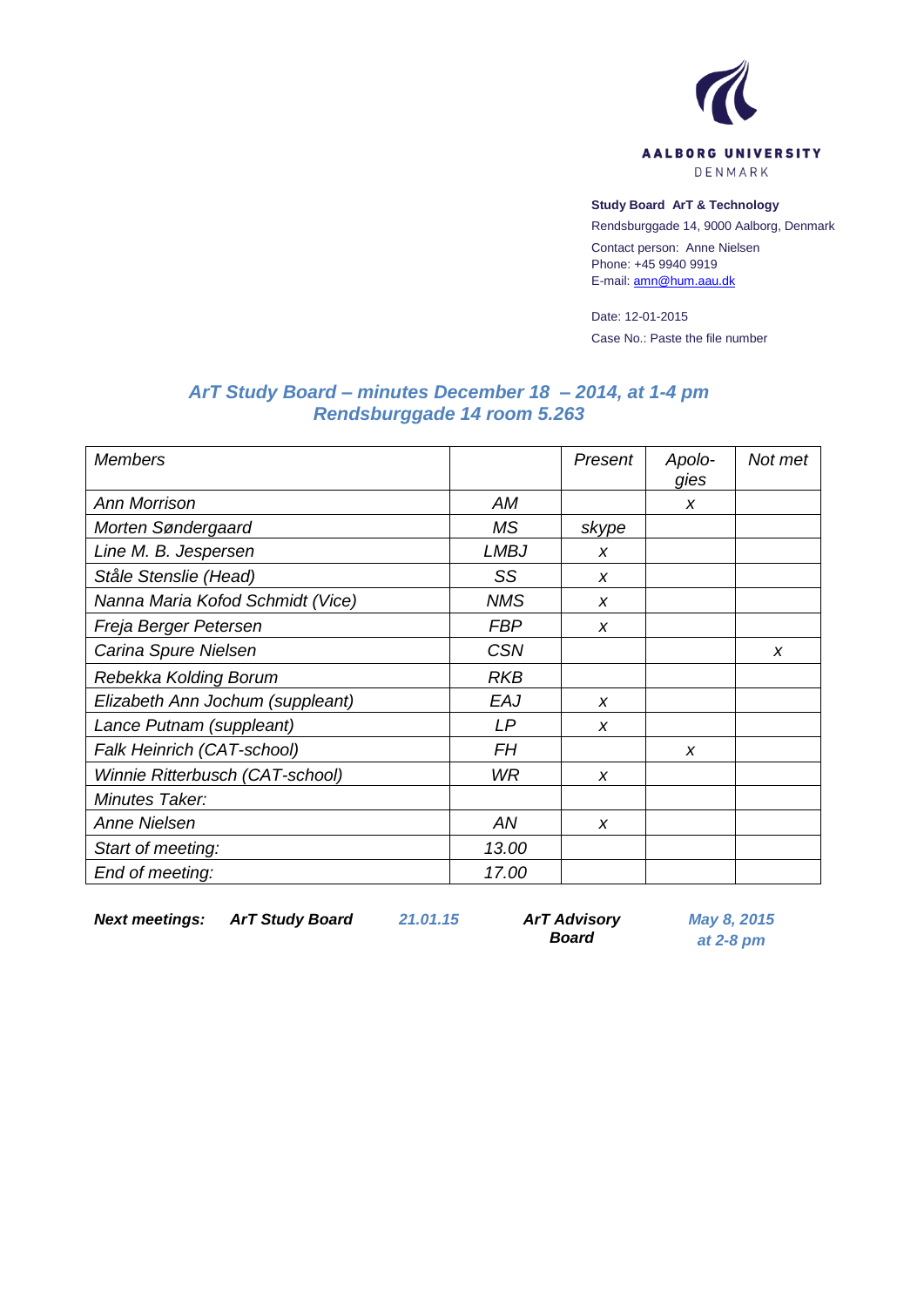

| Item. | Subject:                                                                                                                                                                                                                                                                                                                                                                                                    |              |            |       |          |
|-------|-------------------------------------------------------------------------------------------------------------------------------------------------------------------------------------------------------------------------------------------------------------------------------------------------------------------------------------------------------------------------------------------------------------|--------------|------------|-------|----------|
|       |                                                                                                                                                                                                                                                                                                                                                                                                             |              |            |       |          |
|       |                                                                                                                                                                                                                                                                                                                                                                                                             | Attached     | nformation | ebate | Decision |
|       |                                                                                                                                                                                                                                                                                                                                                                                                             |              |            |       |          |
| 1.    | Approval of Agenda 18.12.2014                                                                                                                                                                                                                                                                                                                                                                               | $\mathsf{X}$ |            |       |          |
|       | Approved.                                                                                                                                                                                                                                                                                                                                                                                                   |              |            |       |          |
|       | Since the board has no vote because of the number of present members -<br>some of the subjects will be postponed to the next meeting.                                                                                                                                                                                                                                                                       |              |            |       |          |
| 2.    | Approval of Minutes - meeting November 12, 2014                                                                                                                                                                                                                                                                                                                                                             | X            |            |       |          |
|       | Approved.                                                                                                                                                                                                                                                                                                                                                                                                   |              |            |       |          |
| 3.    | News:                                                                                                                                                                                                                                                                                                                                                                                                       |              |            |       |          |
| a.    | <b>Head of Study (SS)</b>                                                                                                                                                                                                                                                                                                                                                                                   |              |            |       |          |
|       | Høring over Politik for studie- og karrierevejledning på Aalborg Universitet<br>og Retningslinjer for decentrale studievejledere på Aalborg Universitet<br>(received in Danish only)                                                                                                                                                                                                                        |              |            |       |          |
|       | Aalborg Universitets Politik for studie- og karrierevejledning består af:                                                                                                                                                                                                                                                                                                                                   |              |            |       |          |
|       | 1. Politik for studie- og karrierevejledning på Aalborg Universitet: be-<br>skrivelse af de overordnede målsætninger og indsatsområder for vej-<br>ledning på AAU. Udkast til politik er vedlagt.                                                                                                                                                                                                           |              |            |       |          |
|       | Udmøntning af Politik for studie- og karrierevejledning på Aalborg<br>2.<br>Universitet. Udkast er vedlagt som bilag 1.                                                                                                                                                                                                                                                                                     |              |            |       |          |
|       | 3. Regelgrundlag for vejledning og forpligtelser mv. Udkast er vedlagt<br>som bilag 2.                                                                                                                                                                                                                                                                                                                      |              |            |       |          |
|       | 4. Særlige indsatser for studie- og karrierevejledningen på AAU: Ar-<br>bejdsgruppen har, med Styregruppens opbakning, identificeret seks<br>områder, som er vigtige at sætte fokus på og arbejde med i den<br>kommende selvevalueringsperiode (dvs. at de gælder for tre år af<br>gangen). De særlige indsatser for studie- og karrierevejledningen på<br>AAU for 2014-2016 vil bestå i at sikre følgende: |              |            |       |          |
|       | 5.<br>At der på alle uddannelser er adgang til decentral studie- og karrierevejled-<br>ning, og at alle vejledningsenheder som minimum ugentligt tilbyder potenti-<br>elle og nuværende studerende adgang til personlig og telefonisk vejledning i<br>semesterperioderne.<br>Ansvarlig: Studieleder og studienævn                                                                                           |              |            |       |          |
|       | 6. At der ved udbud af nye uddannelser også er adgang til decentral studie- og<br>karrierevejledning forud for igangsættelsen af uddannelsen.<br>Ansvarlig: Skoler og/eller studienævn                                                                                                                                                                                                                      |              |            |       |          |
|       | At der udbydes introduktion til PBL for alle nye studerende med henblik på<br>7.<br>undervisning og vejledning i kriterier for akademisk arbejde.<br>Ansvarlig: Skoler og studienævn                                                                                                                                                                                                                        |              |            |       |          |
|       |                                                                                                                                                                                                                                                                                                                                                                                                             |              |            |       |          |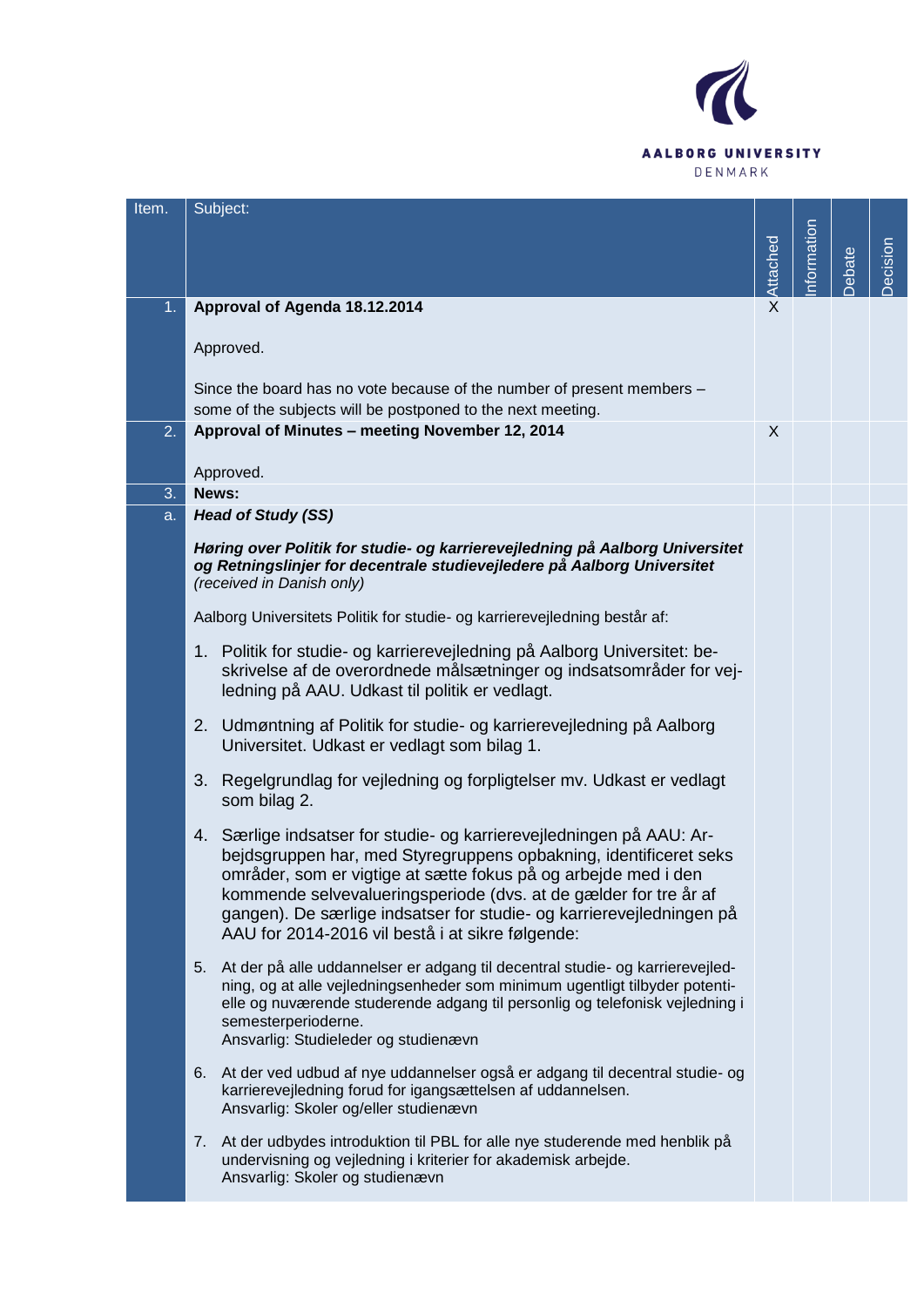

- 8. At der udbydes kollektive og individuelle tilbud i studieteknik og eksamenstræning til alle studerende med behov. Ansvarlig: Skoler og studienævn
- 9. At der skal tages stilling til, hvorvidt Aalborg Universitet skal have vejledningstilbud til studerende med særlige behov, fx ift. studerende med psykiske udfordringer såsom stress, angst, ADHD mv. Og ligeledes, hvor opgaverne i så fald skal forankres, og hvordan det skal sikres. Ansvarlig: Direktion og prodekaner
- 10. At alle studie- og karrierevejledere løbende deltager i kurser for vejledere og netværksmøder med henblik på at kunne tilbyde professionel, faglig kompetent og etisk korrekt vejledning. Ansvarlig: Studieforvaltningen og studielederne

*The ArT studyboard has these following comments:*

- 1. Are bachelor students qualified to provide advice to other Bachelor students about their career and which masters to attend?
- 2. Introduction to PBL during ArT  $1<sup>st</sup>$  semester is OK- but what about the exchange students? They do not get any PBL introduction. This needs to be coordinated with other students from CAT-school.
- 3. Introduction to study techniques should be a centralized task. How can a small study afford to fulfill the demands? ArT needs both hours and financial support to fulfill such a demand.
- 4. We strongly suggest that AAU offers a professional counseling service in the area of psychology and stress management. This is best offered through a centralized office open to all students.
- 5. There are courses, but they are not often enough. We advise to offer more courses throughout the year. This makes sure that students can participate in spite of exam and other obligations.

# *Studiestartundersøgelse E14*

7 students out of 36 answered the questions.

The answers are relevant for the people that makes the introduction and the welcome for 1<sup>st</sup> semester.

The board agreed and accepted the report with the remark that it would be nice if all students answered the questions. EAJ suggest that the questions will be brought up during semester group meetings and there will be time to answer the questions. The board suggests that the questions will be a part of the PBL module in  $1<sup>st</sup>$  semester.

# *ArT fall Exhibition*

SS – the exhibition was a success.

Most of the projects were successful both on a technical and artistic level.

Some issues about turning the lights off and on in the big hall. This was fixed with the help of an electrician.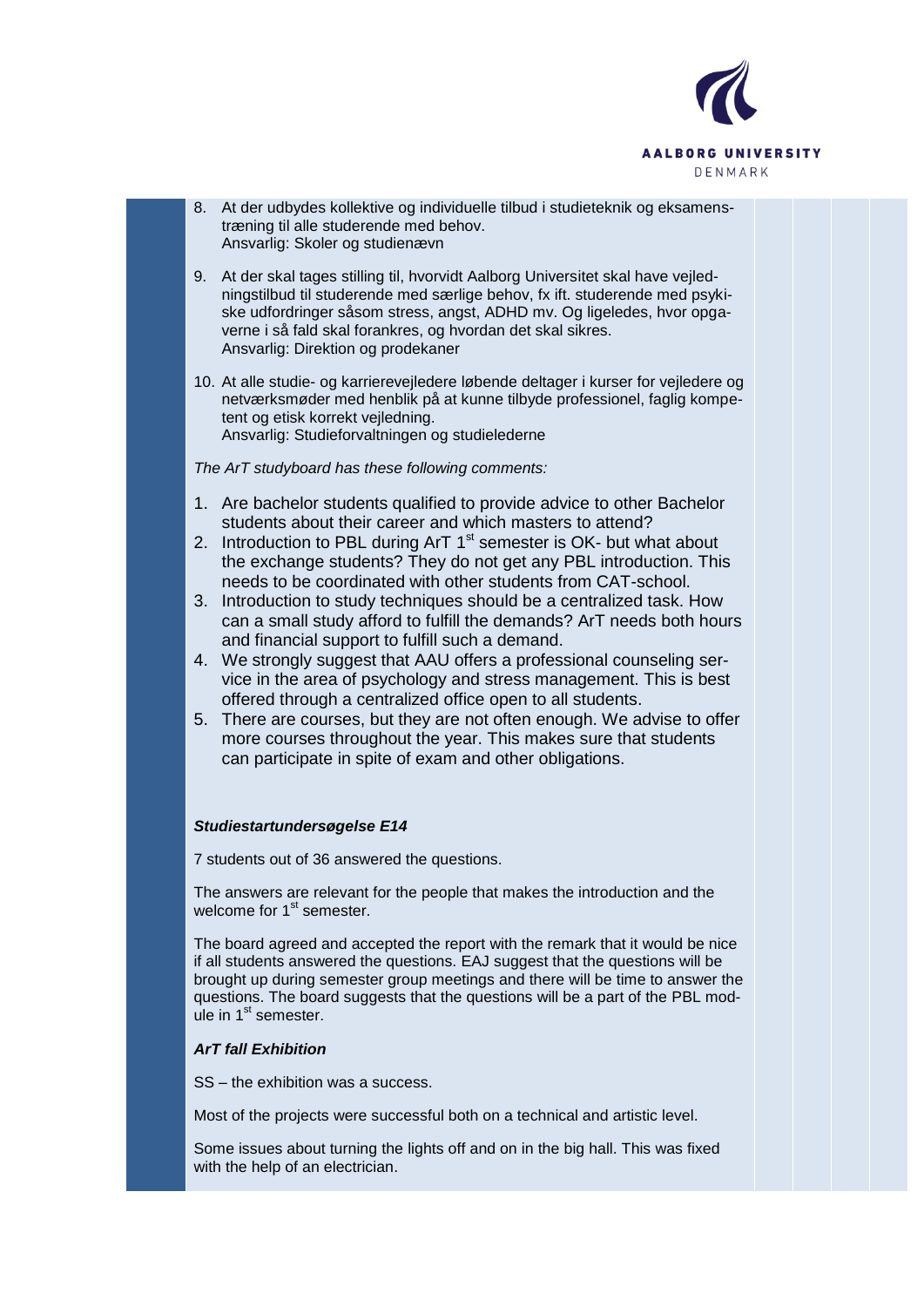

Great honor to the students for a great job.

FBP told about a lot of frustrations amongst the students. There were problems with the building officers and practical issues in the new building.

It has been a large task for one student to be in charge of the exhibition. The board suggests that it should be an employee in the future.

LP hope that the students will document the work to be used next year.

The board decided that:

- The next study regulation should include the description of a new course in Exhibition planning/Curating.
- Teacher in charge / a proof reader
- Student in charge of collecting information from the exhibiting groups.

### *Dimensioning*

Ståle was in an open meeting with Rector – It is expected that the ArT Study will be dimensioned. A max of student intake is to be expected around 40-42. There is still no date when it will start.

#### *11. Advisory Board*

2 persons want to leave the advisory board. Head of Study is now the Head of Advisory Board. Notice this is a decision from HUM FAK. The ArT Studyboard urges to change these regulations and change it back to how it was earlier. It is important that there is an external head of the Advisory Board, also according to accreditation.

Please send names to SS and AN be discussed at the next meeting.

Suggestions for potential new members (from the Advisory Board meeting in November 14):

- Mie Olesen (Aalborg symphony Orchester)
- Jacob Goetz (Sonic College)
- Esben Danielsen (Roskilde Festival)
- Visit Aalborg
- International ArT festival
- Politician
- Museeum science centers Statens Museeum for Kunst/Louissianna/AROS
- Mathilde Schytz Marvit (Region Hovedstaden)
- Urban Planning
- Ulla Tofte, Golden Days.
- *Obel Guest Doug Sery*

Was very pleased about the exhibition.

### *12. Safety rules*

Safety Rules has been made and put up in the lab.

Their soundness was confirmed in a meeting between Ståle and Head of Security Arne Nielsen.

HUM Fak will take over the Electronic Lab and there will be access for all stu-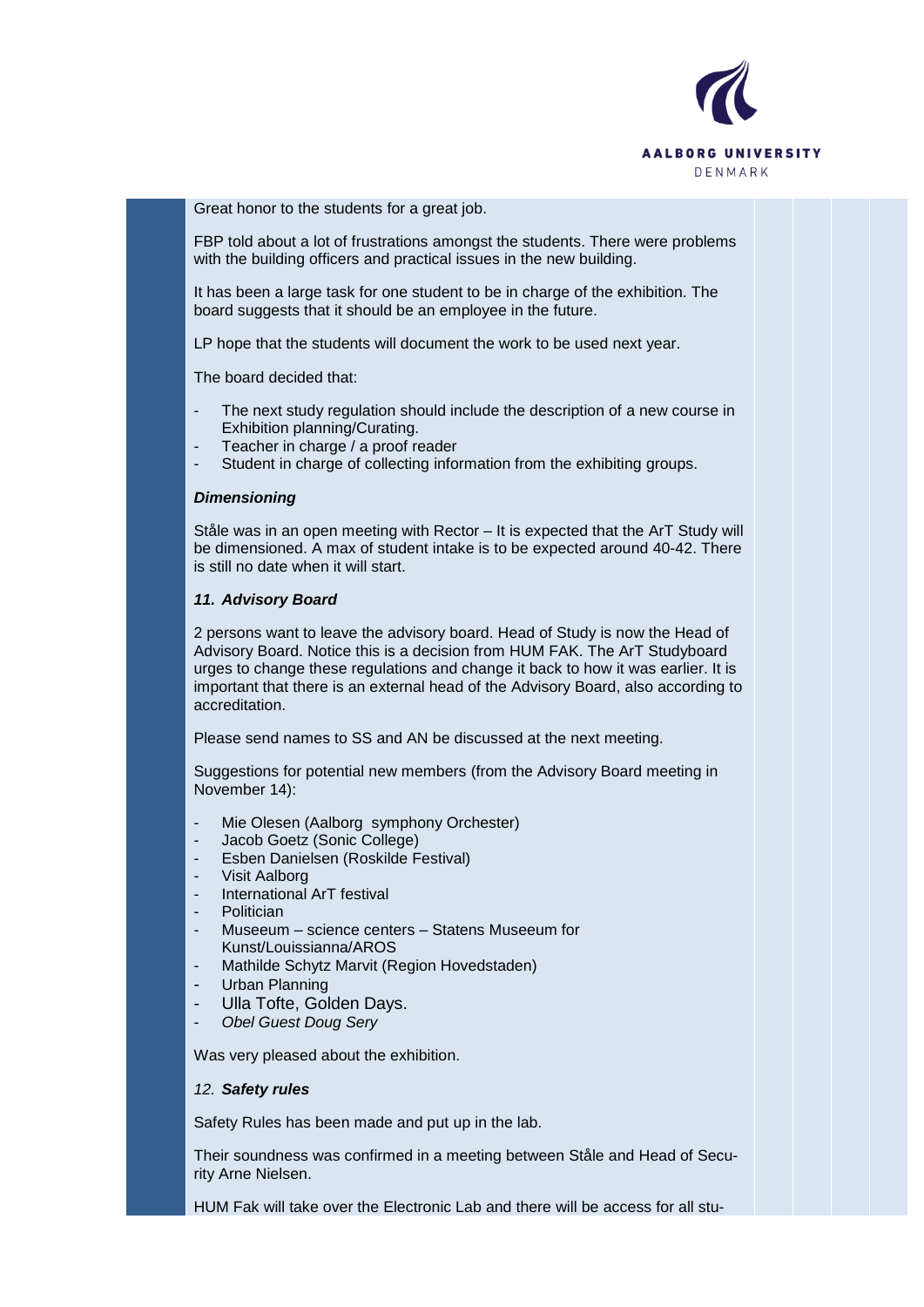

|                | dents.                                                                                                                                                                                                                                                                                  |   |   |  |
|----------------|-----------------------------------------------------------------------------------------------------------------------------------------------------------------------------------------------------------------------------------------------------------------------------------------|---|---|--|
|                | Art Students needs access for metal- and wood lab as soon as possible. This<br>is very urgent and necessary for ArT to fulfill its study regulations. This issue has<br>to be solved by HUM-FAK/TEK-NAT-FAK/ Department of Communication<br>/AD:MT.                                     |   |   |  |
|                | FH has asked for a $\frac{1}{4}$ position for Lab work and it is in progress.                                                                                                                                                                                                           |   |   |  |
|                | Safety course $-1st$ semester still needs the safety course. There are no access<br>to the labs and it is not possible because AD:MT haven't got the time to give it.<br>Action: SS will contact Head of Department AD:MT.                                                              |   |   |  |
|                | <b>Complaint over exam</b>                                                                                                                                                                                                                                                              |   |   |  |
|                | Nanna deltager herfra.                                                                                                                                                                                                                                                                  |   |   |  |
|                | The ArT Studyboard discussed the complaint. It was decided to offer the two<br>students a new examination because of the confusing text in the study regula-<br>tion. We apologize of the mistake - this needs to be corrected.                                                         |   |   |  |
|                | Re-examination will happen according to point a) in the study<br>$\bullet$<br>regulation from 2014. See description of Module 17 on p. 31 in<br>the 2014 version.<br>There will be a new examiner.<br>The examination will include the same artifact, but with a new<br>written report. |   |   |  |
|                |                                                                                                                                                                                                                                                                                         |   |   |  |
| b <sub>1</sub> | - Relate (SS)                                                                                                                                                                                                                                                                           |   |   |  |
|                |                                                                                                                                                                                                                                                                                         |   |   |  |
| $C_{1}$        | No news<br>- Students (NMKS)                                                                                                                                                                                                                                                            |   |   |  |
|                |                                                                                                                                                                                                                                                                                         |   |   |  |
| $d_{\cdot}$    | No news.<br>- Students Supervisors (NMKS/RKB)                                                                                                                                                                                                                                           |   |   |  |
|                |                                                                                                                                                                                                                                                                                         |   |   |  |
| е.             | No news.<br>- CAT-school (FH/WRB)                                                                                                                                                                                                                                                       |   | Χ |  |
|                |                                                                                                                                                                                                                                                                                         |   |   |  |
| 4.             | No news.<br><b>Revision of Study Regulations.</b>                                                                                                                                                                                                                                       | X |   |  |
|                | SS gave a short orientation about the plans for a new study regulation (from<br>Sept. 2015) – and he will in co with the coordinators consider which courses can<br>be cancelled, see next item (5).                                                                                    |   |   |  |
|                | The Task Force group will continue the work and send a suggestion for a new<br>study regulation to be discussed at the next ArT board meeting.                                                                                                                                          |   |   |  |
| 5.             | <b>Budget situation Spring and Fall 2015</b>                                                                                                                                                                                                                                            |   |   |  |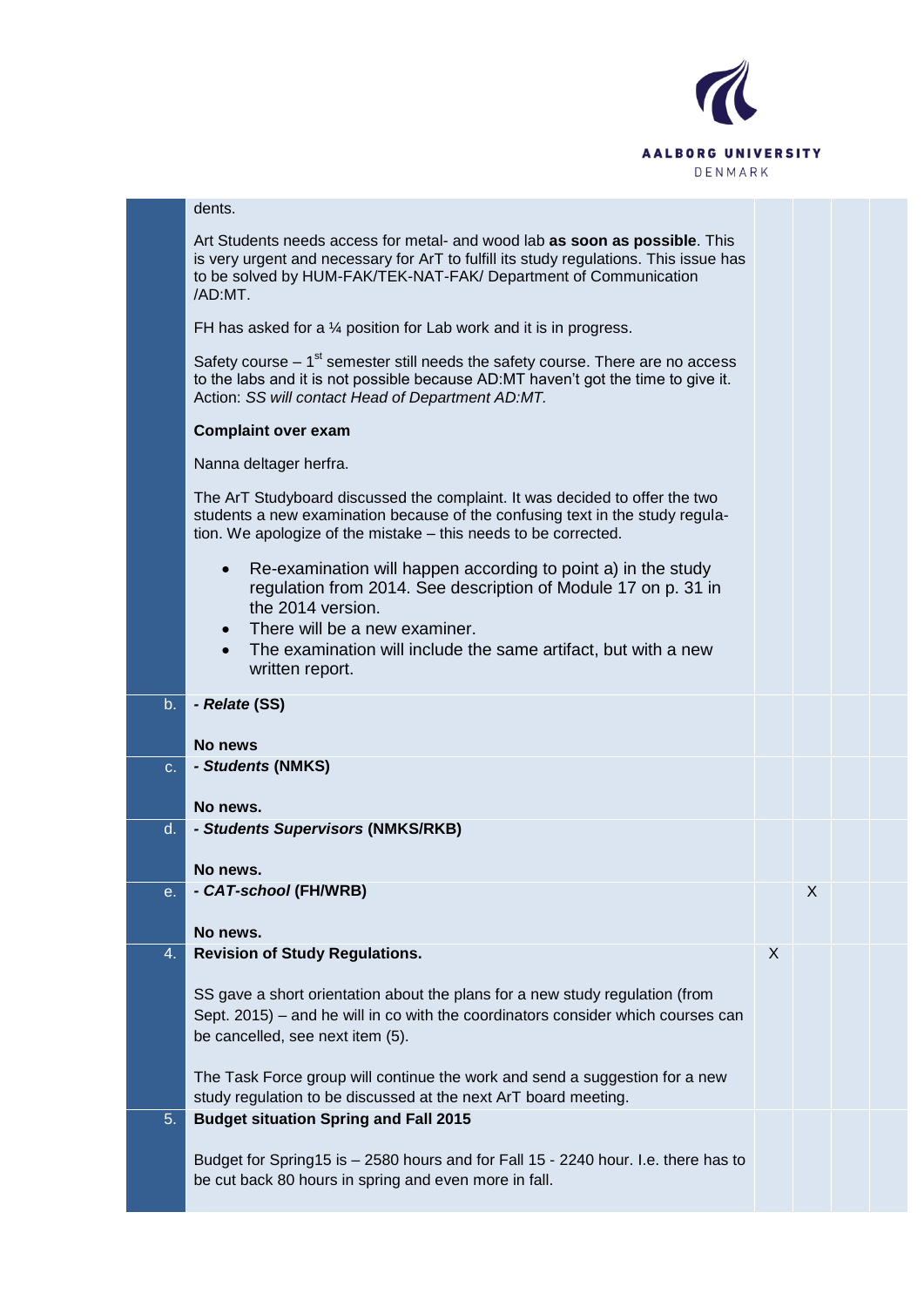

|     | It was decided that the 5 ECTS modules will be paid like this:                                                                                                   |        |   |   |   |
|-----|------------------------------------------------------------------------------------------------------------------------------------------------------------------|--------|---|---|---|
|     | 2 ECTS Courses - 8 lesson of 2 hours = 64 hours.<br>3 ECTS Supervision - 0,5 hours/ECTS/Student.                                                                 |        |   |   |   |
|     | ArT4 have to reduce 2 ECTS courses and SS will contact the coordinator to find<br>these 2 ECTS – which in turn will increase the amount of ECTS for supervision. |        |   |   |   |
|     | <b>Requisitions Fall 2014:</b>                                                                                                                                   |        |   |   |   |
|     | 10 hours for Alumni work - LMBJ                                                                                                                                  |        |   |   |   |
|     | 20 hours for the task force group in Fall 2014 – SS, EAJ, LP, FH<br>-<br>10 hours for Study Practice for EAJ and RKM<br>-                                        |        |   |   |   |
|     | Task for next year will be to go through the web - marketing - advertising.                                                                                      |        |   |   |   |
| 6.  | <b>Semester Guides Spring 2015</b><br>ArT2, ArT4 and ArT6                                                                                                        |        |   |   |   |
|     | FH LandShape festival 2015- June 2015 in Hirtshals - www.land-shape.dk<br>$\overline{\phantom{a}}$                                                               |        |   |   |   |
|     | Action: Send the plan for BLM to be a part of ArT6.                                                                                                              | X<br>X |   |   |   |
|     | EAJ suggests a new Play and Event (Module 20): Designing ludic events<br>$\overline{\phantom{a}}$<br>and participatory artefacts using mobile robotics.          |        |   |   |   |
|     | Before there will any decision can be made, SS will contact the coordinator of<br>ArT6 to get an overview of course content for the module 20.                   |        |   |   |   |
|     | Depending on plans for Semesterguides Spring 2015 the board will decide on<br>proposal to be offered.                                                            |        |   |   |   |
|     | Module 32 Art in theory and practice.<br>(Postponed)                                                                                                             |        |   |   |   |
|     | LAB situation at ArT, Status Quo.<br>(Postponed)                                                                                                                 |        | х |   |   |
| 8.  | Semester Themes. (How strict and is it absolute or more of a guide line?)<br>(SS)<br>(Postponed)                                                                 |        |   | X |   |
| 9.  | Exam format Modul 16 and 18.<br>(Postponed)                                                                                                                      | X      |   |   | X |
| 10. | Academic writing.<br>(Postponed)                                                                                                                                 | X      |   |   |   |
| 11. | Is there a requirement for the number of pages students have.                                                                                                    |        |   |   |   |
| 12. | (Postponed)<br>Privacy rules at AAU.                                                                                                                             |        |   |   |   |
|     | http://www.informationssikkerhed.aau.dk/regler/studerende/<br>(Postponed)                                                                                        |        |   |   |   |
| 13. | Items for next meeting                                                                                                                                           |        |   |   |   |
|     | Prepare How to integrate/curate the semester exhibition.                                                                                                         |        |   |   |   |